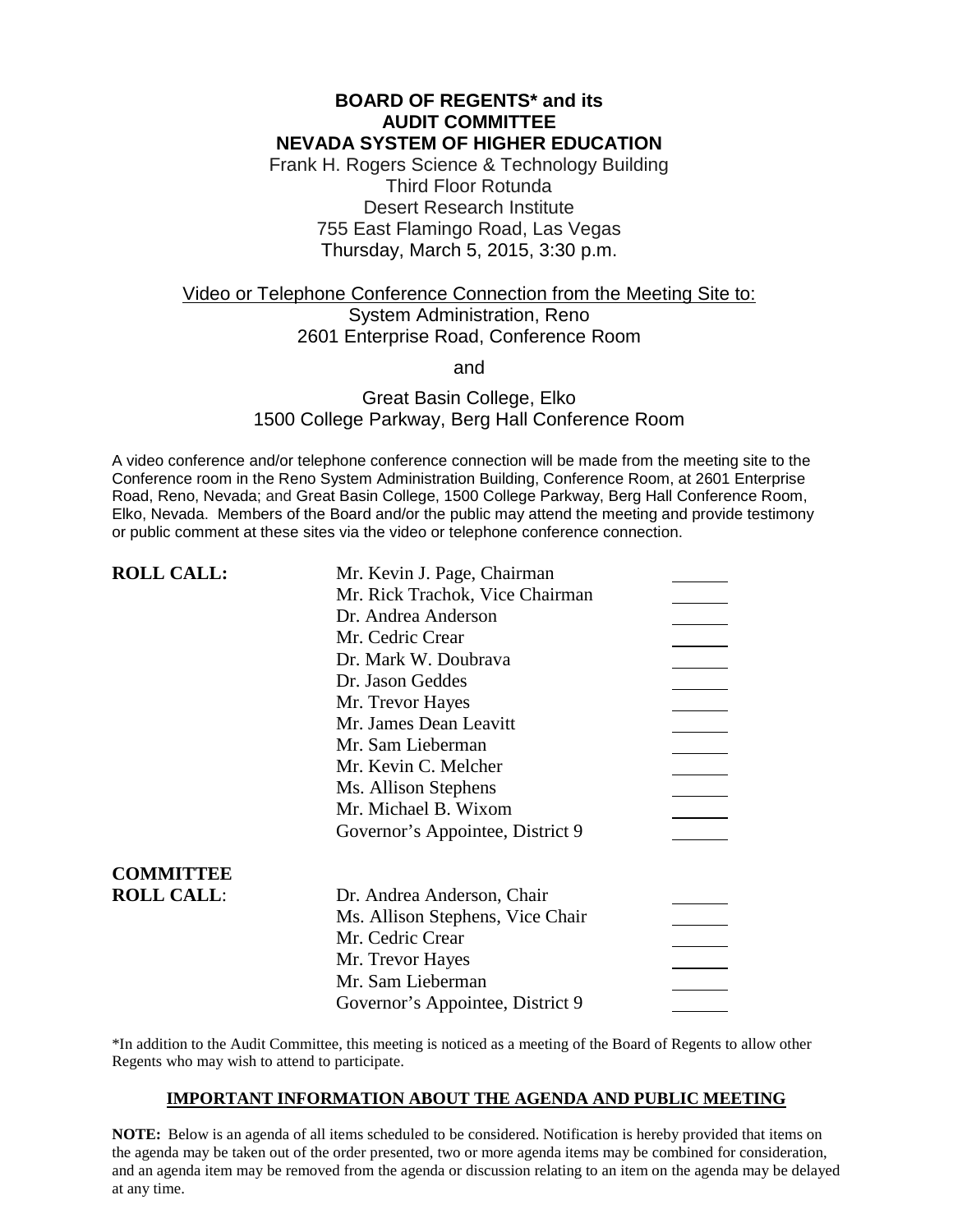In accordance with the Board of Regents' Bylaws, Title I, Article V, Section 20, items voted on may be the subject of a motion to reconsider at this meeting. A motion to reconsider an item may be made at any time before adjournment of this meeting. Similarly, if an item is tabled at any time during the meeting, it may, by proper motion and vote, be taken from the table and thereafter be the subject of consideration and action at any time before adjournment of this meeting.

\*The Board of Regents, at its regularly scheduled meetings, meets concurrently with its Committees (the Academic and Student Affairs Committee; the Audit Committee; the Business and Finance Committee; the Cultural Diversity Committee; the Health Sciences System Committee, the Investment and Facilities Committee; and the Workforce, Research and Economic Development Committee). The Board's Committee meetings take place in accordance with the agendas published for those Committees. Regents who are not members of the Committees may attend the Committee meetings and participate in the discussion of Committee agenda items. However, action items will only be voted on by the members of each Committee, unless a Regent is temporarily made a member of that Committee under Board of Regents' Bylaws, Title 1, Article VI, Section 6. The full Board of Regents will consider Committee action items in accordance with the Board of Regents' agenda published for the current or for a subsequent meeting.

In accordance with the Board of Regents' Bylaws, Title 1, Art. V, Section 13, a quorum may be gained by telephonic hookup.

Some agenda items are noted as having accompanying reference material. Reference material may be accessed on the electronic version of the agenda by clicking the reference link associated with a particular item. The agenda and associated reference material may also be accessed on the Internet by visiting the Board of Regents' website at:

<http://system.nevada.edu/Nshe/index.cfm/administration/board-of-regents/meeting-agendas/>

Many public libraries have publicly accessible computer terminals. Copies of the reference material and any additional support materials that are submitted to the Board of Regents' Office and then distributed to the members of the Board of Regents after the mailing of this agenda but before the meeting, will be made available as follows: 1. Copies of any such materials are available at the Board of Regents' Office at 2601 Enterprise Road, Reno, Nevada and the Board of Regents' Office at 4300 South Maryland Parkway, Las Vegas, Nevada. A copy may be requested by calling Angela R. Palmer at (775) 784-4958; 2. Copies of any such materials will also be available at the meeting site.

Reasonable efforts will be made to assist and accommodate physically disabled persons attending the meeting. Please call the Board office at (775) 784-4958 in advance so that arrangements may be made.

# **1. PUBLIC COMMENT INFORMATION ONLY**

Public comment will be taken during this agenda item. No action may be taken on a matter raised under this item until the matter is included on an agenda as an item on which action may be taken. Comments will be limited to three minutes per person. Persons making comment will be asked to begin by stating their name for the record and to spell their last name. The Committee Chair may elect to allow additional public comment on a specific agenda item when that agenda item is being considered.

In accordance with Attorney General Opinion No. 00-047, as restated in the Attorney General's Open Meeting Law Manual, the Committee Chair may prohibit comment if the content of that comment is a topic that is not relevant to, or within the authority of, the Board of Regents, or if the content is willfully disruptive of the meeting by being irrelevant, repetitious, slanderous, offensive, inflammatory, irrational or amounting to personal attacks or interfering with the rights of other speakers.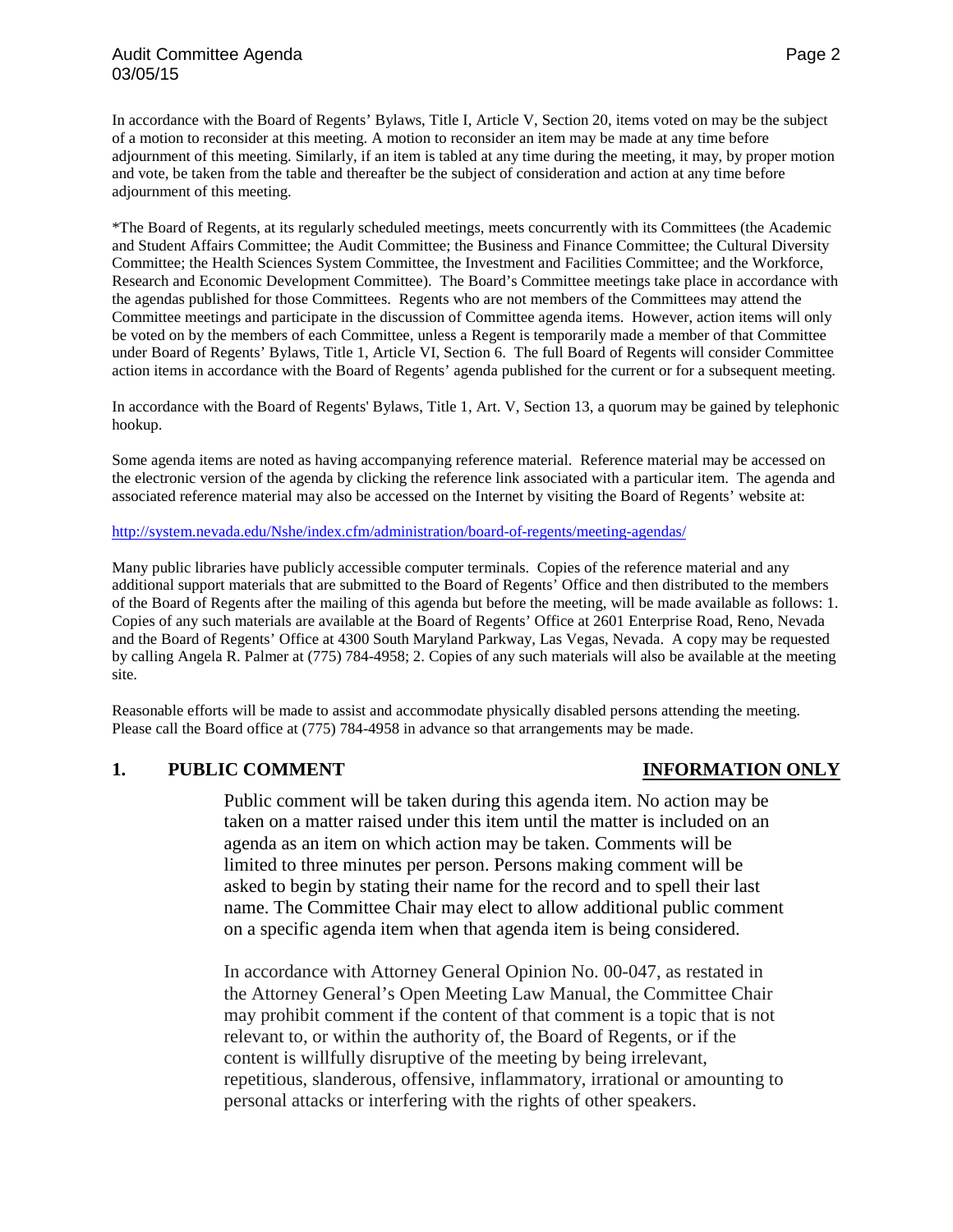### **2. CONSENT ITEMS FOR POSSIBLE ACTION**

Consent items will be considered together and acted on in one motion unless an item is removed to be considered separately by the Committee.

### **2a. MINUTES FOR POSSIBLE ACTION**

Request is made for approval of the December 4, 2014, meeting minutes. *[\(Ref. A-2a\)](http://system.nevada.edu/tasks/sites/Nshe/assets/File/BoardOfRegents/Agendas/2015/mar-mtgs/audit-refs/A-2a.pdf)*

### **2b. FOLLOW-UP: KIDS UNIVERSITY, UNR FOR POSSIBLE ACTION**

The Committee may approve acceptance of the follow-up response to the audit report of UNR Kids University for the period July 1, 2012, through November 30, 2013. *[\(Ref. A-2b\)](http://system.nevada.edu/tasks/sites/Nshe/assets/File/BoardOfRegents/Agendas/2015/mar-mtgs/audit-refs/A-2b.pdf)*

# **2c. FOLLOW-UP: LAKE TAHOE MUSIC FOR POSSIBLE ACTION CAMP, UNR**

The Committee may approve acceptance of the follow-up response to the audit report of UNR Lake Tahoe Music Camp for the period July 1, 2012, through December 31, 2013. *[\(Ref. A-2c\)](http://system.nevada.edu/tasks/sites/Nshe/assets/File/BoardOfRegents/Agendas/2015/mar-mtgs/audit-refs/A-2c.pdf)*

## **2d. FOLLOW-UP: HUMAN RESOURCES, FOR POSSIBLE ACTION UNLV**

The Committee may approve acceptance of the follow-up response to the audit report of UNLV Human Resources for the period July 1, 2012, through December 31, 2013. *[\(Ref. A-2d\)](http://system.nevada.edu/tasks/sites/Nshe/assets/File/BoardOfRegents/Agendas/2015/mar-mtgs/audit-refs/A-2d.pdf)*

### **2e. FOLLOW-UP: LIBRARIES, DRI FOR POSSIBLE ACTION**

The Committee may approve acceptance of the follow-up response to the audit report of DRI Libraries for the period July 1, 2012, through December 31, 2013. *[\(Ref. A-2e\)](http://system.nevada.edu/tasks/sites/Nshe/assets/File/BoardOfRegents/Agendas/2015/mar-mtgs/audit-refs/A-2e.pdf)*

# **2f. FOLLOW-UP: UTILIZATION OF FOR POSSIBLE ACTION INSTRUCTIONAL SPACE, CSN**

The Committee may approve acceptance of the follow-up response to the audit report of CSN Utilization of Instructional Space for the period Fall 2013. *[\(Ref. A-2f\)](http://system.nevada.edu/tasks/sites/Nshe/assets/File/BoardOfRegents/Agendas/2015/mar-mtgs/audit-refs/A-2f.pdf)*

### 2g. FOLLOW-UP: ASSOCIATED STUDENTS FOR POSSIBLE ACTION **OF WESTERN NEVADA, WNC**

The Committee may approve acceptance of the follow-up response to the audit report of WNC Associated Students of Western Nevada for the period July 1, 2012, through September 30, 2013. *[\(Ref. A-2g\)](http://system.nevada.edu/tasks/sites/Nshe/assets/File/BoardOfRegents/Agendas/2015/mar-mtgs/audit-refs/A-2g.pdf)*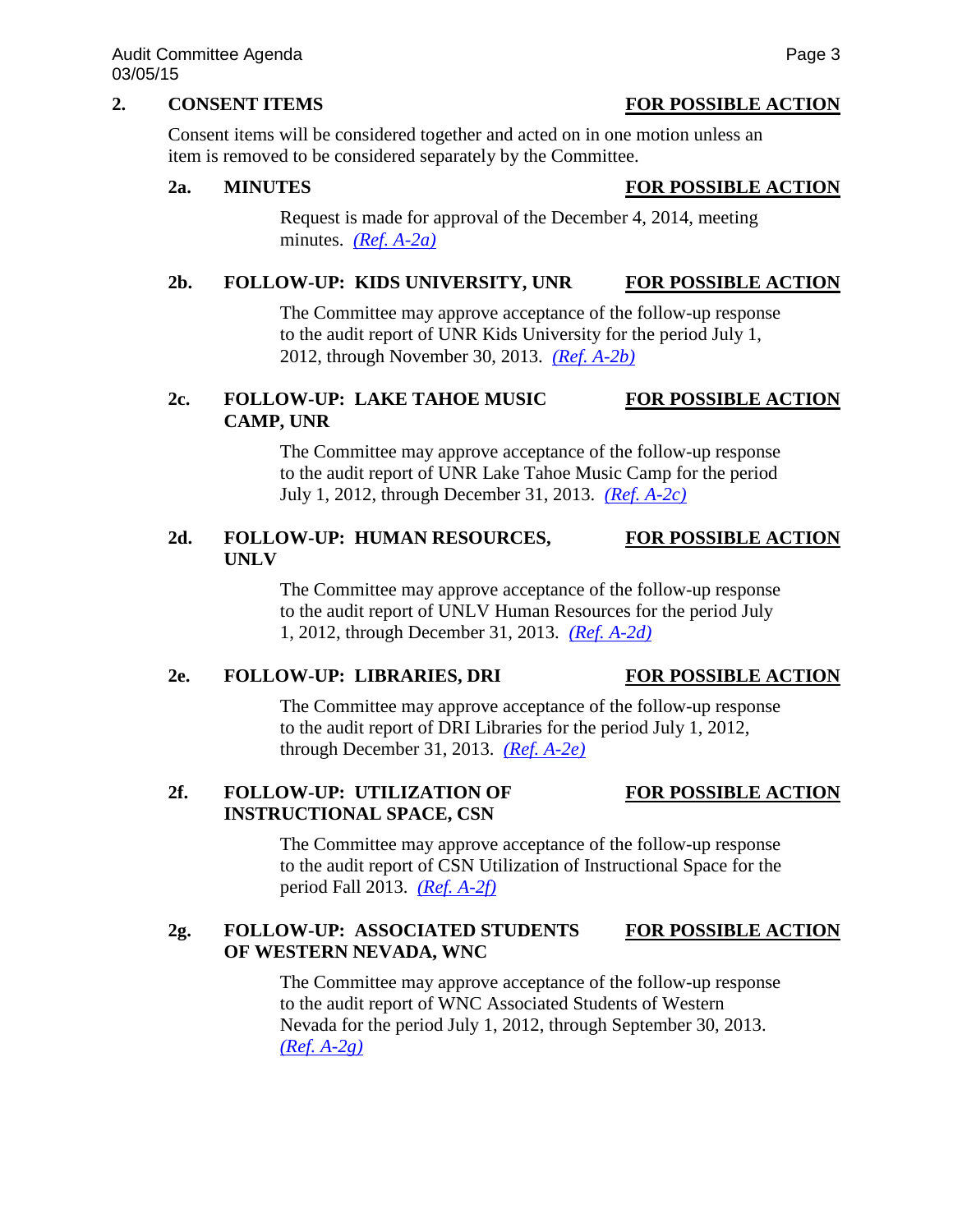### 2h. **FOLLOW-UP: PRESIDENTIAL EXIT, FOR POSSIBLE ACTION WNC**

The Committee may approve acceptance of the follow-up response to the audit report of WNC Presidential Exit for the period July 1, 2012, through December 31, 2013. *[\(Ref. A-2h\)](http://system.nevada.edu/tasks/sites/Nshe/assets/File/BoardOfRegents/Agendas/2015/mar-mtgs/audit-refs/A-2h.pdf)*

*ESTIMATED TIME: 5 mins.*

*(See reference document: [Audit Summary\)](http://system.nevada.edu/tasks/sites/Nshe/assets/File/BoardOfRegents/Agendas/2015/mar-mtgs/audit-refs/Audit%20Summary.pdf)*

## **3. NEVADA TERAWATT FACILITY, UNR FOR POSSIBLE ACTION**

Director of Internal Audit Scott Anderson will present the report and institutional response to the UNR Nevada Terawatt Facility audit for the period July 1, 2012, through May 31, 2014. The Committee will discuss the audit findings and recommendations and may recommend specific action to the Board of Regents or the Chancellor to address the findings and recommendations. *[\(Ref. A-3\)](http://system.nevada.edu/tasks/sites/Nshe/assets/File/BoardOfRegents/Agendas/2015/mar-mtgs/audit-refs/A-3.pdf)*

*ESTIMATED TIME: 5 mins.*

## **4. KUNV RADIO STATION, UNLV FOR POSSIBLE ACTION**

Director of Internal Audit Scott Anderson will present the report and institutional response to the UNLV KUNV Radio Station audit for the period July 1, 2013, through June 30, 2014. The Committee will discuss the audit findings and recommendations and may recommend specific action to the Board of Regents or the Chancellor to address the findings and recommendations. *[\(Ref. A-4\)](http://system.nevada.edu/tasks/sites/Nshe/assets/File/BoardOfRegents/Agendas/2015/mar-mtgs/audit-refs/A-4.pdf)*

*ESTIMATED TIME: 5 mins.*

## **5. STUDENT HEALTH CENTER, UNLV FOR POSSIBLE ACTION**

Director of Internal Audit Scott Anderson will present the report and institutional response to the UNLV Student Health Center audit for the period July 1, 2013, through June 30, 2014. The Committee will discuss the audit findings and recommendations and may recommend specific action to the Board of Regents or the Chancellor to address the findings and recommendations. *[\(Ref. A-5\)](http://system.nevada.edu/tasks/sites/Nshe/assets/File/BoardOfRegents/Agendas/2015/mar-mtgs/audit-refs/A-5.pdf)*

*ESTIMATED TIME: 5 mins.*

# **6. OFFICE OF ADMISSIONS, UNLV FOR POSSIBLE ACTION**

Director of Internal Audit Scott Anderson will present the report and institutional response to the UNLV Office of Admissions audit for the period July 1, 2012, through January 31, 2014. The Committee will discuss the audit findings and recommendations and may recommend specific action to the Board of Regents or the Chancellor to address the findings and recommendations. *[\(Ref. A-6\)](http://system.nevada.edu/tasks/sites/Nshe/assets/File/BoardOfRegents/Agendas/2015/mar-mtgs/audit-refs/A-6.pdf)*

*ESTIMATED TIME: 5 mins.*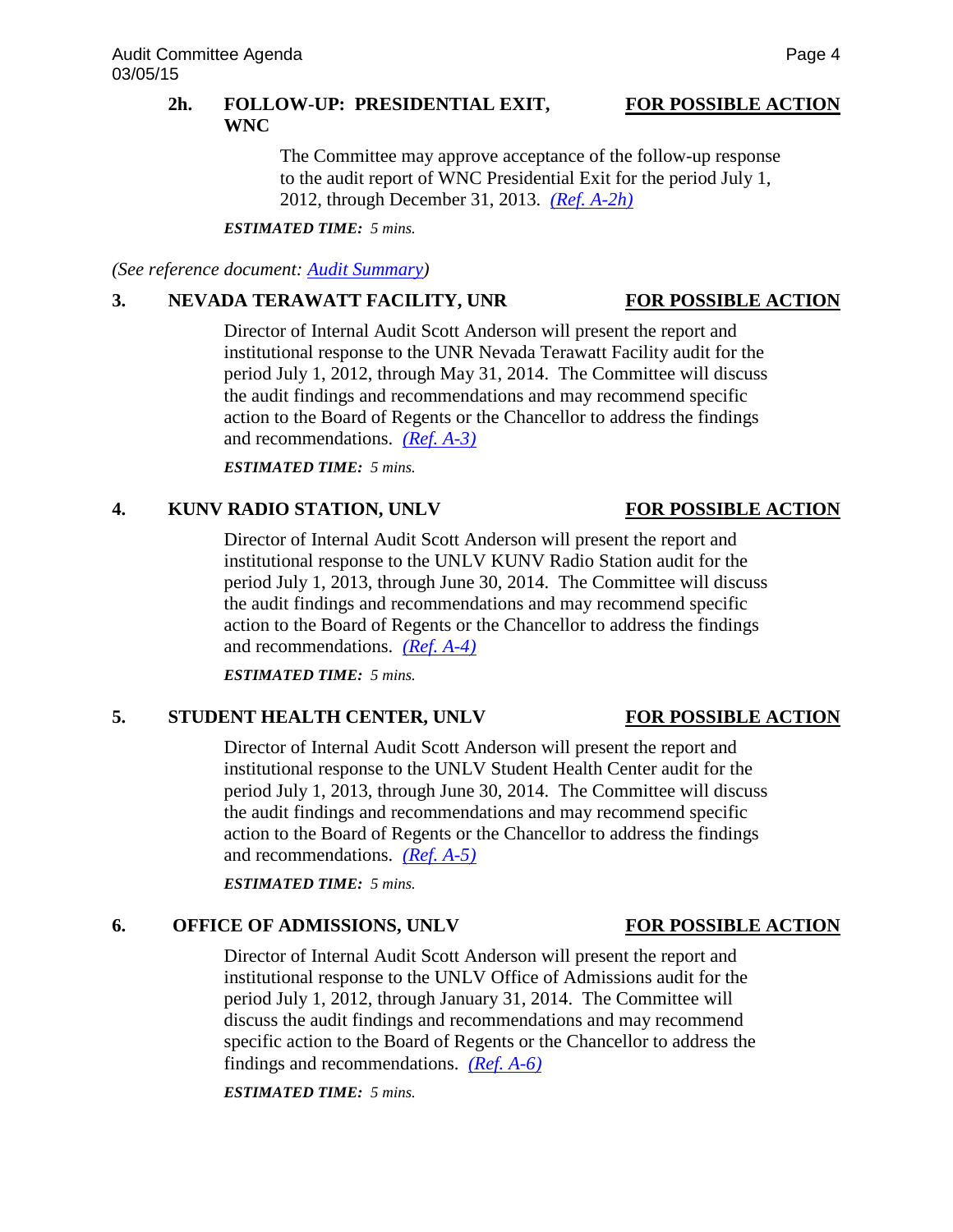### **7. ADMISSIONS AND RECORDS, TMCC FOR POSSIBLE ACTION**

Director of Internal Audit Scott Anderson will present the report and institutional response to the TMCC Admissions and Records audit for the period July 1, 2012, through May 31, 2014. The Committee will discuss the audit findings and recommendations and may recommend specific action to the Board of Regents or the Chancellor to address the findings and recommendations. *[\(Ref. A-7\)](http://system.nevada.edu/tasks/sites/Nshe/assets/File/BoardOfRegents/Agendas/2015/mar-mtgs/audit-refs/A-7.pdf)*

*ESTIMATED TIME: 5 mins.*

### 8. AUDIT EXCEPTION REPORT FOR POSSIBLE ACTION

Director of Internal Audit Scott Anderson will present for approval the Audit Exception Report for the six months ended December 31, 2014. The Audit Exception Report is a compilation and status of the audit findings of the Audit Committee for the six month period. *[\(Ref. A-8\)](http://system.nevada.edu/tasks/sites/Nshe/assets/File/BoardOfRegents/Agendas/2015/mar-mtgs/audit-refs/A-8.pdf)*

*ESTIMATED TIME: 5 mins.* 

### **9. HOST POLICY FOR POSSIBLE ACTION**

At the December 4, 2014, meeting, the Committee requested additional information regarding NSHE hosting policies as the result of audit findings noted in the UNLV Host audit for the period January 1, 2013, through March 31, 2014. The Committee will discuss and may recommend specific action to the Board of Regents or the Chancellor with regard to NSHE hosting policies. *[\(Ref. A-9\)](http://system.nevada.edu/tasks/sites/Nshe/assets/File/BoardOfRegents/Agendas/2015/mar-mtgs/audit-refs/A-9.pdf)*

*ESTIMATED TIME: 5 mins.*

### 10. **STUDENT FINANCIAL AID, UNLV FOR POSSIBLE ACTION**

UNLV staff will provide a report on UNLV student financial aid issues, including measures taken to diagnose and remedy issues identified by the United States Department of Education Final Program Review Determination issued January 30, 2015, regarding administration of financial aid at UNLV. The Committee will discuss the findings in the Final Program Review Determination and may recommend specific action to the Board, Chancellor or President Jessup with regard to financial aid administration at UNLV. *[\(Ref. A-10\)](http://system.nevada.edu/tasks/sites/Nshe/assets/File/BoardOfRegents/Agendas/2015/mar-mtgs/audit-refs/A-10.pdf)*

*ESTIMATED TIME: 10 mins.*

### **11. NEW BUSINESS INFORMATION ONLY**

Items for consideration at future meetings may be suggested. Any discussion of an item under "New Business" is limited to description and clarification of the subject matter of the item, which may include the reasons for the request.

*ESTIMATED TIME: 5 mins.*